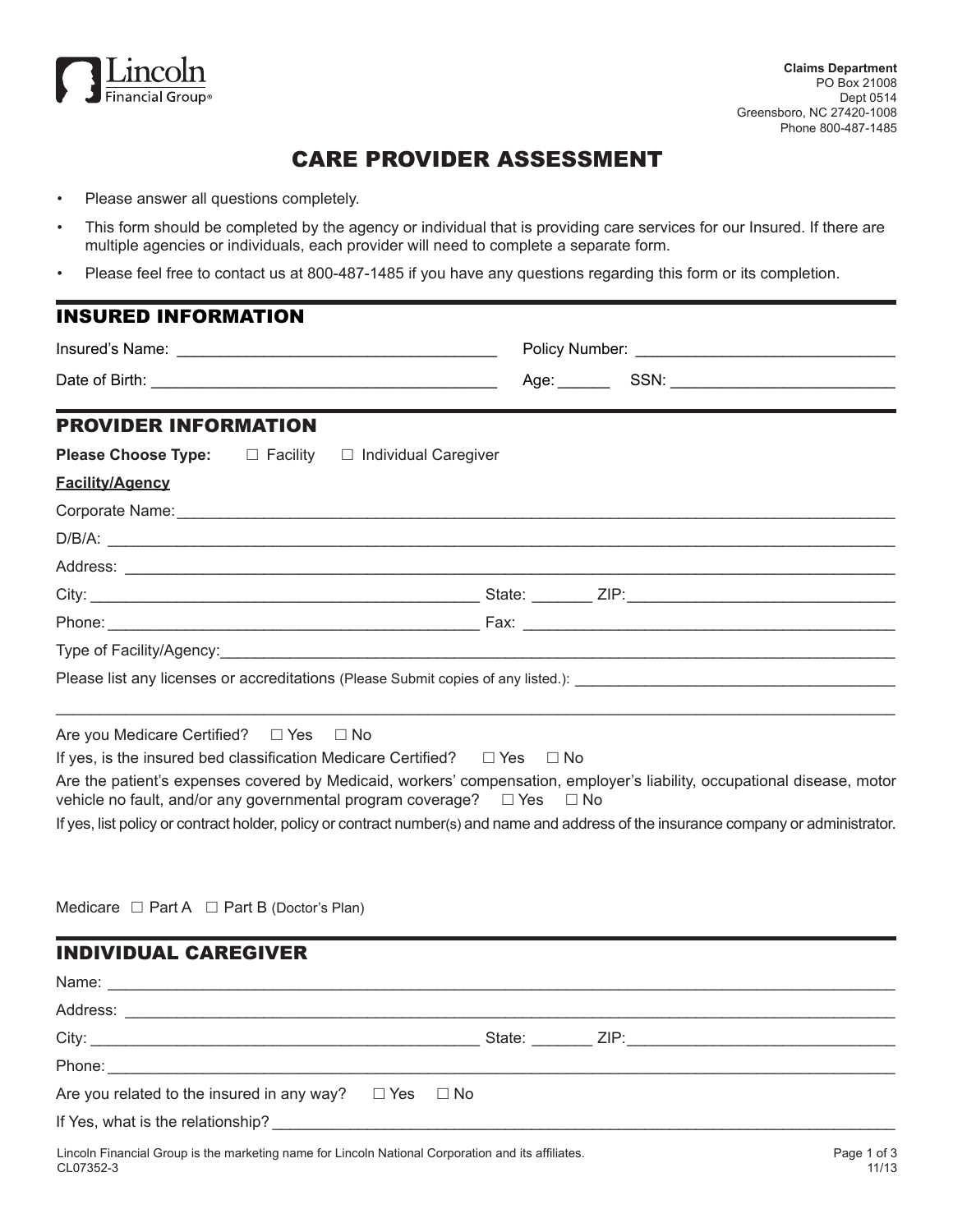| <b>PATIENT CARE INFORMATION</b>                                          |                             |  |  |
|--------------------------------------------------------------------------|-----------------------------|--|--|
|                                                                          |                             |  |  |
|                                                                          |                             |  |  |
|                                                                          |                             |  |  |
| Charge Per Day: \$                                                       |                             |  |  |
| Please note that we require itemized bills statements for reimbursement. |                             |  |  |
| Patient Diagnosis/Reason for Admission:                                  |                             |  |  |
|                                                                          | 2. $\overline{\phantom{a}}$ |  |  |
|                                                                          | $\overline{\mathbf{3}}$ .   |  |  |
|                                                                          |                             |  |  |
|                                                                          |                             |  |  |
|                                                                          |                             |  |  |

## ACTIVITIES OF DAILY LIVING

Please review each activity of daily living and provide an objective assessment of the assistance provided to the patient by checking the most appropriate response for each activity. Please describe specific needs/limitations in notes section below.

Rating Scale:

0=Without assistance

1=Supervised

2=Hands-on assistance

3=Completely dependent

#### Task Description:

| 1. Bathing        | ີ ()     |                | $\sqcap$ 2 |          |
|-------------------|----------|----------------|------------|----------|
| 2. Dressing       | - ( )    | $\Box$ 1       | $\Box$ 2   | $\Box$ 3 |
| 3. Eating/Feeding | $\Box$ 0 | $\perp$ 1      | $\Box$ 2   |          |
| 4. Toileting      | - 0      | $\overline{1}$ | $\sqcap$ 2 |          |
| 5. Transferring   |          | 11             | $\sqcap$ 2 | $\Box$ 3 |
| 6. Continence     |          |                | □ 2        |          |
|                   |          |                |            |          |

 $\texttt{NOTES:}\quad$ 

#### COGNITIVE ASSESSMENT

|                                    |  |                                           | Is a cognitive deficit present? $\square$ No $\square$ Yes If yes, please answer the following questions. |  |
|------------------------------------|--|-------------------------------------------|-----------------------------------------------------------------------------------------------------------|--|
| Level of cognitive deficit?        |  | $\Box$ Mild $\Box$ Moderate $\Box$ Severe |                                                                                                           |  |
| Describe any supervision required: |  |                                           |                                                                                                           |  |

\_\_\_\_\_\_\_\_\_\_\_\_\_\_\_\_\_\_\_\_\_\_\_\_\_\_\_\_\_\_\_\_\_\_\_\_\_\_\_\_\_\_\_\_\_\_\_\_\_\_\_\_\_\_\_\_\_\_\_\_\_\_\_\_\_\_\_\_\_\_\_\_\_\_\_\_\_\_\_\_\_\_\_\_\_\_\_\_\_\_\_\_\_\_\_\_\_

Are there any other *issues* arising from the cognitive impairment?